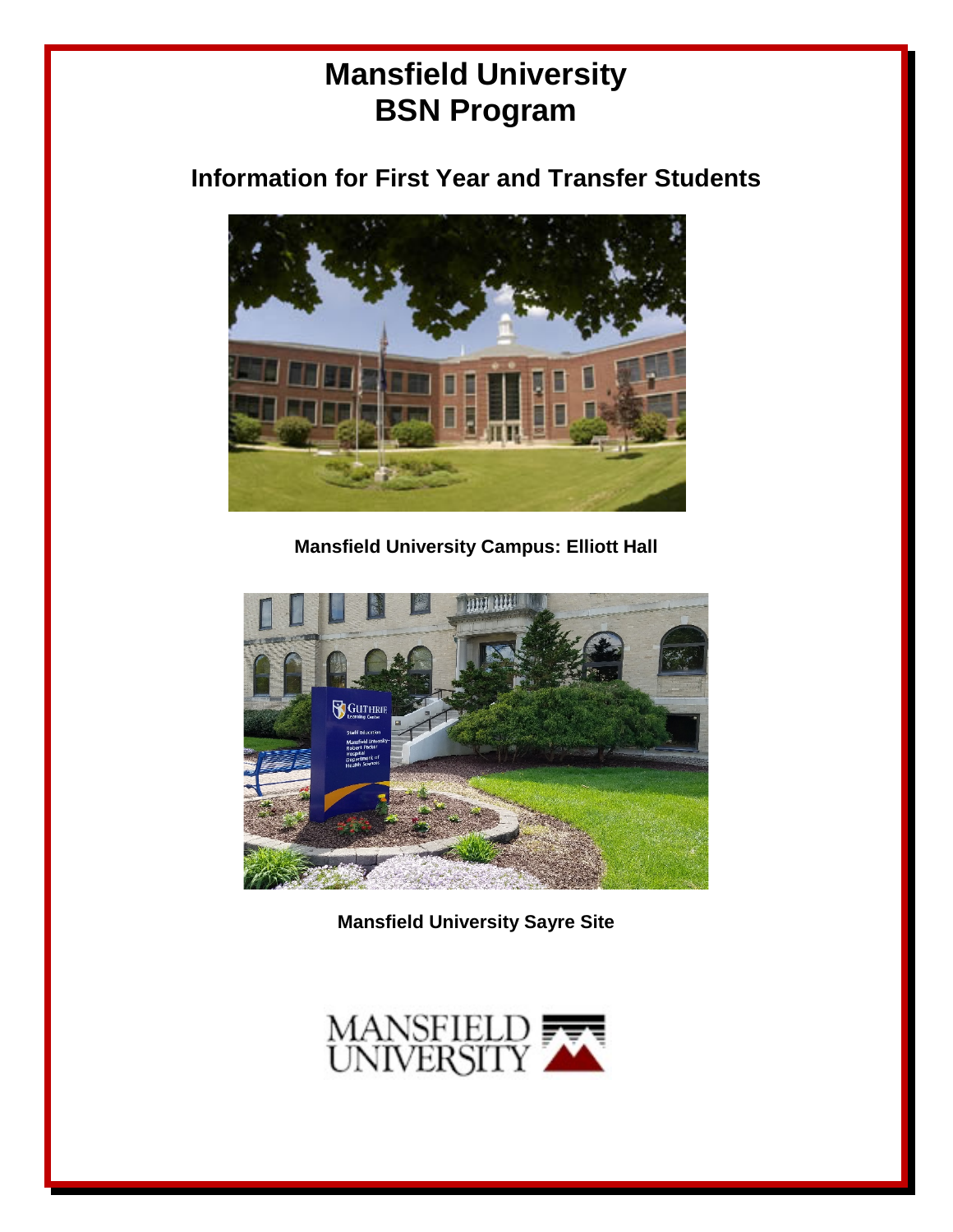Thank you for your interest in the Mansfield University BSN Program! The information in this document will assist those applying to the program as first-year students or as transfer students.

For more detailed BSN Program information, including the extensive policies of the nursing program, please refer to the Mansfield University Undergraduate Nursing Student Handbook. Visit the following website: [https://www.mansfield.edu/majors-and-minors/nursing/index.cfm#?,](https://www.mansfield.edu/majors-and-minors/nursing/index.cfm%23?) and click on the "Student Resources" tab.

Mansfield University Admissions website:<https://admissions.mansfield.edu/>

For transfer students, please contact Ms. Amy Smith, Transfer Student Coordinator and Assistant Director of Admissions [asmith@mansfield.edu](mailto:asmith@mansfield.edu) 570-662-4408

BSN Program Contact Information:

Dr. Jamie Klesh, Nursing Program Director [jklesh@mansfield.edu](mailto:jklesh@mansfield.edu) 570-887-4724

Mrs. Laurie Kinsman (secretary) [lkinsman@mansfield.edu](mailto:lkinsman@mansfield.edu) 570-887-4278

Professor Glorianne Dziuba, Chairperson of the Nursing and Allied Health Sciences Department [gdziuba@mansfield.edu](mailto:gdziuba@mansfield.edu) 570-887-4726 (Sayre Site) 570-662-4526 (Mansfield Campus)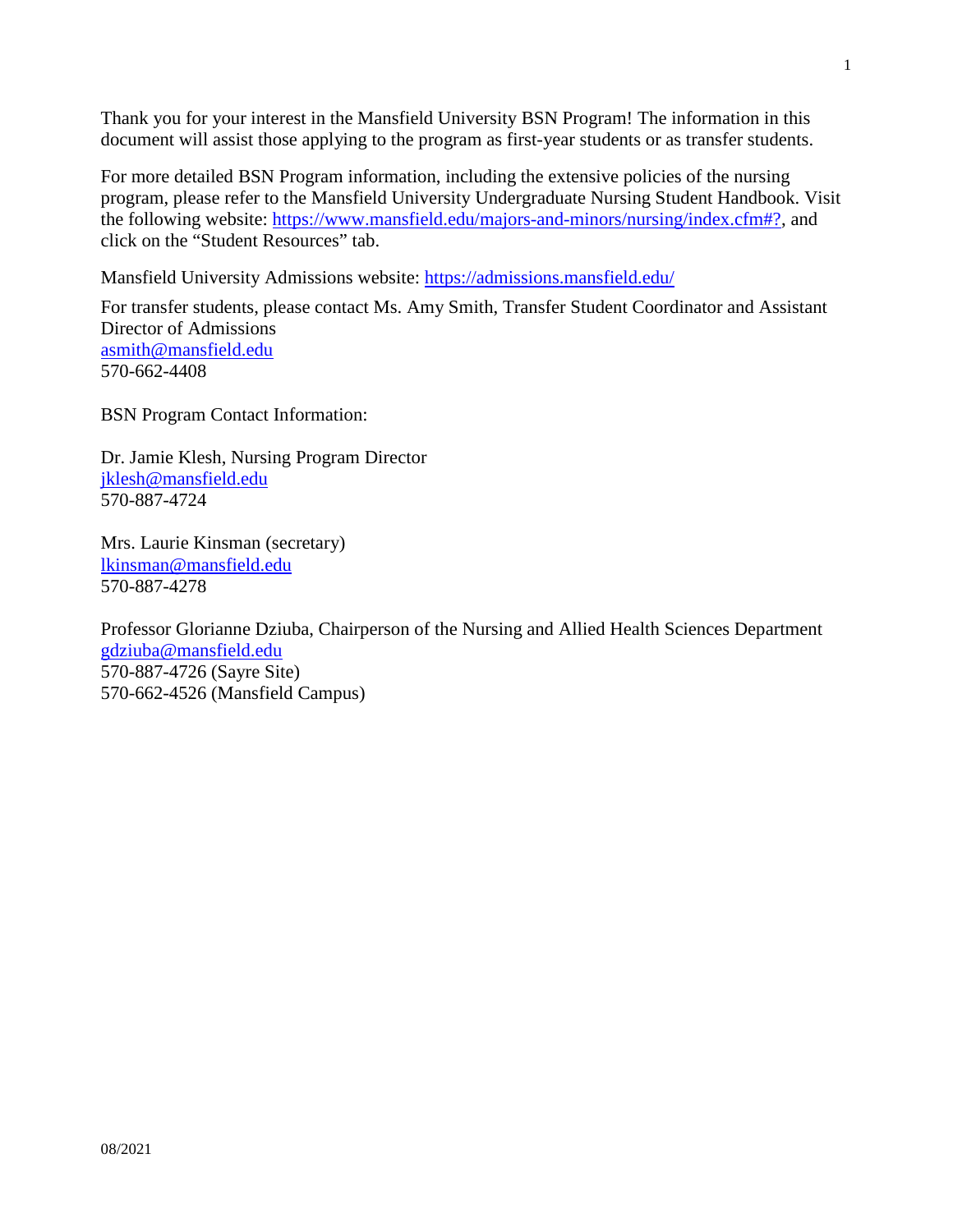#### **Admissions: BSN Program**

Criteria for admission shall be the same as that for general admission to the University with the following exceptions. Applicants must submit satisfactory reports of medical examination with specific immunizations prior to the opening of the school term, and have completed the following subjects in high school:

English, four (4) credits History or Social Studies, three (3) credits Lab sciences, two (2) credits (Biology and Chemistry required) Math, two (2) credits, one of which must be algebra

The nursing program is looking for students who have at least a combined math and verbal score of 1060 on the 2016 or later version of SATs and a high school GPA of at least 3.25.

## *Please note that temporary changes to admission standards for the BSN Program have been made for the 2021-2022 Academic Year.*

Given the disruption of standardized testing caused by the COVID-19 pandemic, the nursing program will make an exception to requiring SAT testing for applicants seeking admission for fall 2021. In lieu of SAT scores, the nursing program seeks students who have a 3.2 GPA (approximately 85-87% average) of all high school math and science courses.

## **Requirements for Transfer into the Nursing Major (BSN Program)**

## **General information about transferring into the nursing major:**

- The nursing program has a limited number of seats for transfer students. Even if a prospective nursing transfer student meets admissions or transfer criteria, there is no guarantee of a seat being available in the nursing program.
- The nursing program at Mansfield University does not accept students into the BSN program who have been dismissed from other nursing programs for any reason, or if there has been a failure of any nursing course. A failure of a nursing course is defined as a C- or lower.
- It is often difficult, if not impossible, to equate nursing courses from one nursing program to another. Even if a student has successfully completed nursing courses (with passing grades of C or better) from another program, he/she may end up repeating nursing courses in the MU BSN program to avoid missing critical content. The Nursing Program Director works closely with the Transfer Student Coordinator in those cases to make the most accurate determination.
- Students who want to be considered for a seat in the nursing program, if/when available, must meet all admission criteria for the nursing program. Those are:
	- o Criteria for admission shall be the same as that for general admission to the University with the following exceptions. Applicants must submit satisfactory reports of medical examination with specific immunizations prior to the opening of the school term, and have completed the following subjects in high school:
	- o English, four (4) credits History or Social Studies, three (3) credits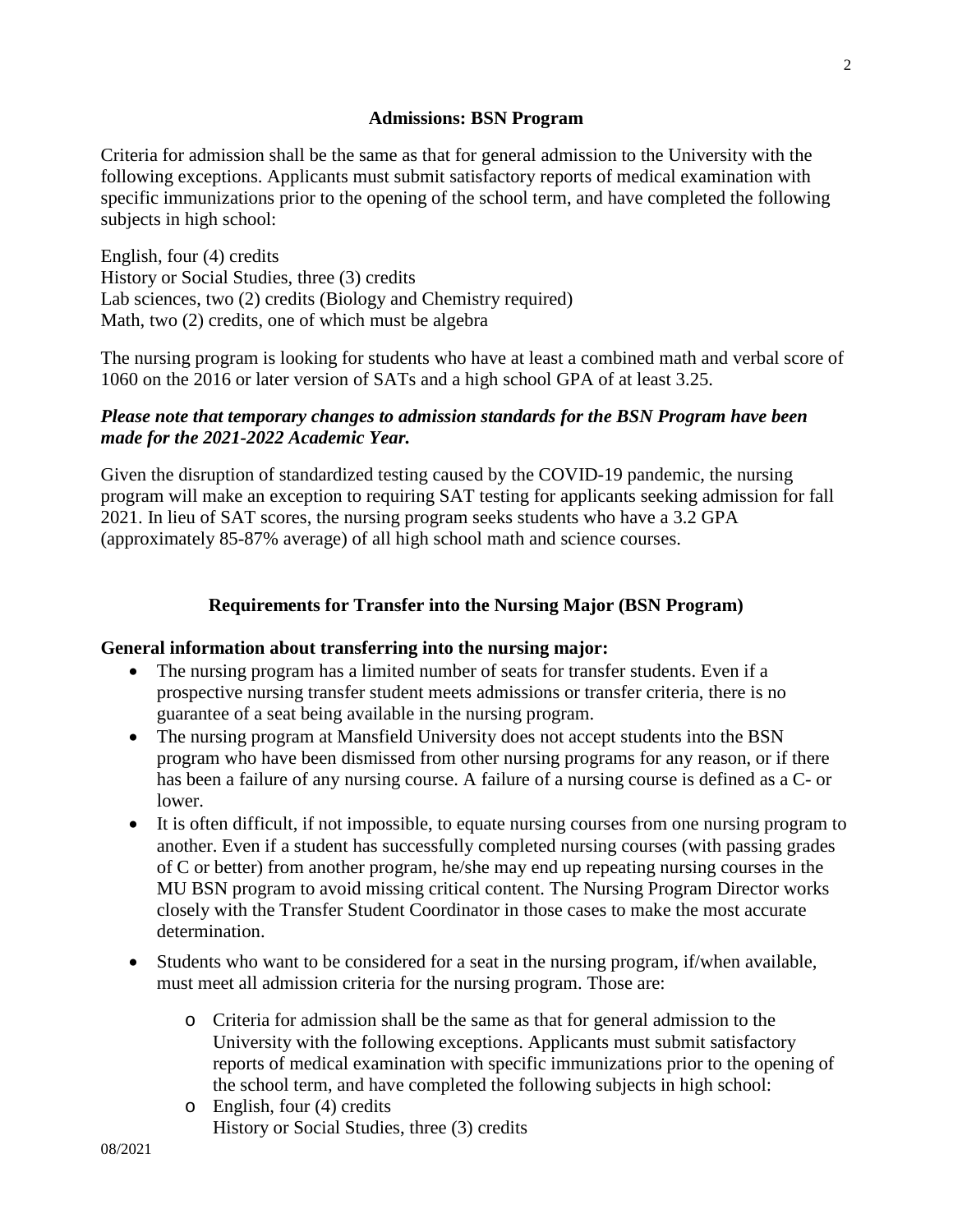Lab sciences, two (2) credits (Biology and Chemistry required) (LPNs and RNs with integrated curricula may meet this requirement.)

Math, two (2) credits, one of which must be algebra

- o The nursing program is looking for students who have at least a combined math and verbal score of 1060 on the SATs (2016 version or later).
- Students are only accepted for a fall semester start.

## **Who is considered?**

- **Internal students** (current Mansfield University students):
	- o Current Mansfield University students must complete an "**Interest in Nursing Major**" form (below) during the spring semester of the current academic year in order to be considered for internal transfer into the nursing major. Eligible students will be considered for nursing major seats at either the first-year (freshman) or advanced standing (sophomore) level, pending seat availability.

## • **External students**:

- o Students not enrolled in a major at Mansfield University must apply to the university through the admissions website: [https://admissions.mansfield.edu/.](https://admissions.mansfield.edu/) Eligible student will be considered for nursing major seats at either the first-year (freshman) or advanced standing (sophomore) level, pending seat availability.
- Review of student materials to determine eligibility for any available seats in the nursing program is conducted at the end of each spring semester (May-June) and students are notified thereafter. Depending upon seat availability, offers may be made throughout the summer.

## **Nursing program admission standards for transfer students:**

- 2.7 cumulative GPA or higher in all college coursework.
	- o For current Mansfield University students, grades in ENG 0090 and MA 0090 will not be included in GPA calculation for admission to the nursing program.
	- o For students from other colleges or universities, remedial courses will not be included in GPA calculation for admission to the nursing program.
	- o For students whose high school grades and/or GPA did not meet BSN program admission criteria, the nursing program requires review a minimum of one semester of full-time college coursework (12+ credits) to determine admission eligibility. The minimum GPA of that college coursework must be 2.7 or higher.
- Grades of C or better in:
	- o **BSC 1121/1121L Human Anatomy and Physiology I and BSC 1122/1122L Human Anatomy and Physiology II** (or equivalent courses)
	- o **CHM 1110/1110L Survey of Chemistry:** Please note, this chemistry course is specific to the Mansfield University BSN Program. It is a 4-credit, one semester course that contains principles of general chemistry, organic chemistry, and biochemistry. The only equivalent of this course at Mansfield University is CHM 1111 and CHM 1112. Students transferring into the major should plan to take CHM 1110/1110L unless they have taken CHM 1111 and CHM 1112 (or equivalent courses).
	- o **BSC 3271 Microbiology for Health Sciences** (or equivalent course).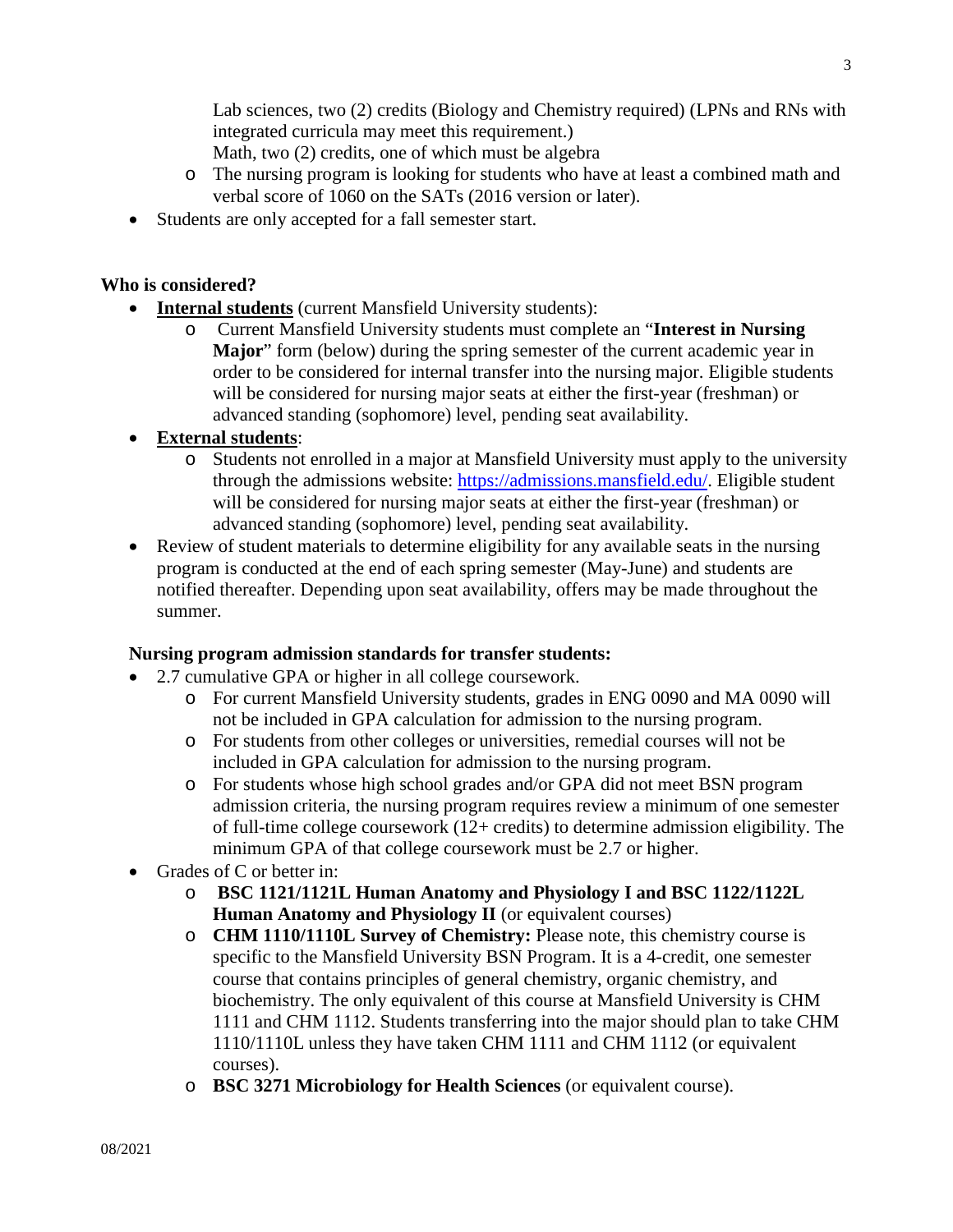o If the student earns below a C in any of the above courses, the course may be repeated. The student will be considered for transfer upon successful completion of the course(s), earning a C or above.

## **Seat Placement:**

- Students who have **not** completed BSC 1121/1121L and BSC 1122/1122L (or equivalent courses) will be considered for a first-year seat (freshman). Students who accept first-year BSN seat offers must note that it will take 4 years to complete the program because of the rotations of science and nursing courses.
- For students to be considered for an advanced standing seat (sophomore-level):
	- o Students must have earned 30 or more college credits
	- o Students must have a minimum of a 2.7 GPA or higher in all college coursework
	- o Students must have taken two semesters of anatomy and physiology courses (BSC 1121/1121L and BSC 1122/1122L, or equivalents), and earned a grade of C or better in those courses.
- If an advanced level seat (sophomore-level) is offered to a student, it will take the student 3 years for program completion. Students who accept advanced standing BSN seats (sophomore-level) must note that there is no method to shorten this 3-year commitment because of the way the nursing courses are rotated.
	- o If a student meets requirements for admission for an advanced standing seat (sophomore) but no seat is available at that level, the student will be offered a firstyear seat, if seats are available at that level.

### **Second degree students:**

- Students must meet the same admission criteria as above.
- There is not an accelerated option. If accepted into the freshman-level, the program will take four years to complete. If accepted into the sophomore-level, the program will take three years to complete. The freshman and sophomore years are usually more of a part-time study because of credits already earned toward the general education program.

## **Mansfield University Early Start Program:**

• Students must have a 2.7 GPA or higher from the Early Start Program courses in order to be accepted into the BSN program.

\* *Please note that that the terms freshman and sophomore are defined by the level/year of the nursing program, NOT the number of credits earned. No students are transferred in at the junior or senior level of the BSN program.*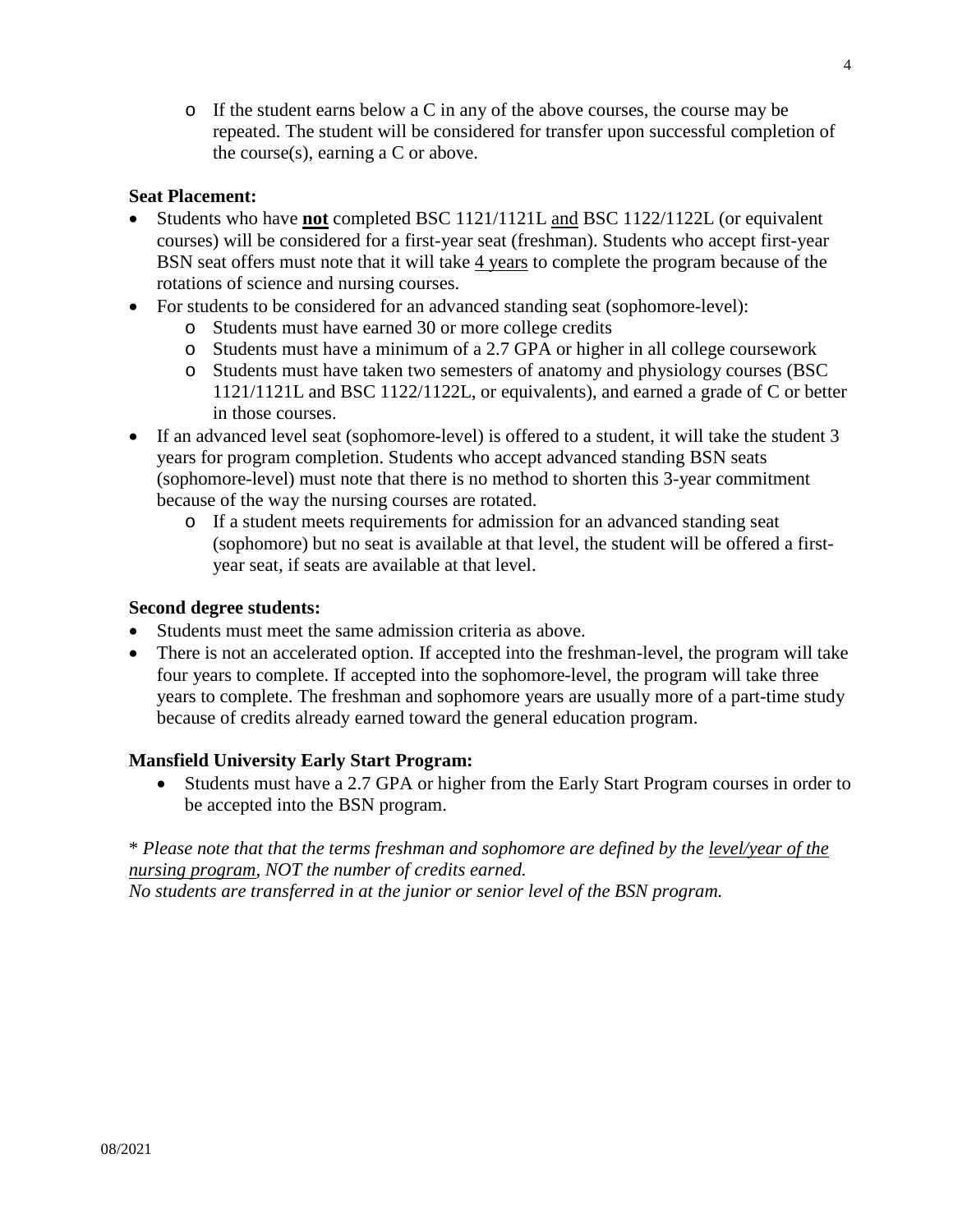#### **THIS FORM IS TO BE COMPLETED ONLY BY CURRENT MANSFIELD UNIVERSITY STUDENTS**

**External students must apply to Mansfield University through the admissions website:**  <https://admissions.mansfield.edu/>

#### **Mansfield University Department of Nursing and Allied Health Sciences Interest in Nursing Major Form**

**Internal students will be considered for transfer into the nursing major at either freshman or sophomore level, based on the students' GPA, science course grades, and availability of seats. Filling out this form and meeting program standards does not mean students will be automatically admitted to the nursing program.** 

#### **Nursing program admission standards for internal transfer students:**

- 2.7 cumulative GPA or higher. (Grades in ENG 0090 and MA 0090 will not be included in GPA calculation for admission to the nursing program).
- Grades of C or above in:
	- o BSC 1121, BSC 1122 or equivalent courses
	- o CHM 1110, BSC 3271 or equivalent courses<br>o If the student earns less than a C in any of the
	- If the student earns less than a C in any of these courses, the course must be repeated. The student will be considered for transfer upon successful completion of the course, earning a C or above.

#### **Please note the following:**

- Students who have **not** completed BSC 1121 and BSC 1122 (or equivalent courses) will be considered for admission into freshman level. This will add at least 4 years for program completion.
- Students who have completed BSC 1121 **and** BSC 1122 (or equivalent courses) will be considered for admission into sophomore level. This will add at least 3 years for program completion.
	- o If a student meets requirements for admission at the sophomore level but no seat is available, the student will be offered a seat at the freshman level, if seats are available.

#### **The Nursing Program reviews transcripts after completion of the spring semester. Students will be notified beginning in mid-June. Depending upon seat availability, offers may be made throughout the summer.**

Return this form to the Department Secretary (Sayre Site), Laurie Kinsman by email to [lkinsman@mansfield.edu.](mailto:lkinsman@mansfield.edu)

Student's Signature: \_\_\_\_\_\_\_\_\_\_\_\_\_\_\_\_\_\_\_\_\_\_\_\_\_\_\_\_\_\_\_\_\_\_\_\_\_\_\_\_\_\_\_\_\_\_\_\_\_\_\_\_\_\_\_\_\_\_\_\_\_\_

Date of Signature: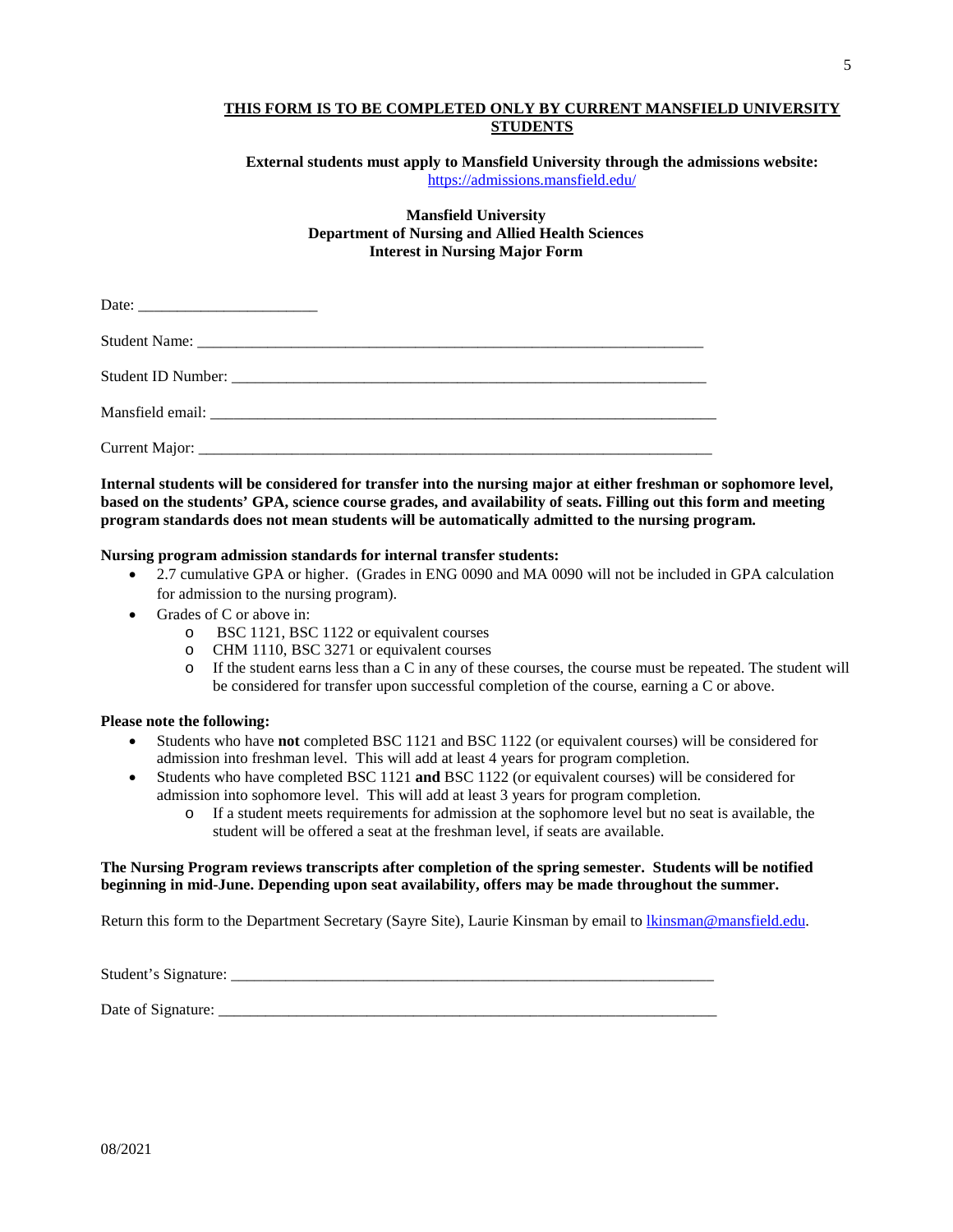| <b>Mansfield University</b><br><b>Department of Nursing and Allied Health Sciences</b><br><b>BSN Plan of Study</b> |                                                                    |                               |                                  |                                                             |                |  |
|--------------------------------------------------------------------------------------------------------------------|--------------------------------------------------------------------|-------------------------------|----------------------------------|-------------------------------------------------------------|----------------|--|
|                                                                                                                    |                                                                    |                               |                                  |                                                             |                |  |
|                                                                                                                    | <b>Course</b>                                                      | Cr.                           |                                  | <b>Course</b>                                               | Cr.            |  |
| <b>BSC 1121</b>                                                                                                    | Human A&P I                                                        | 4                             | <b>BSC 1122</b>                  | Human A&P II                                                | 4              |  |
| <b>ENG 1112</b>                                                                                                    | Comp I                                                             | 3                             | <b>COM 1101</b>                  | Oral Comm                                                   | 3              |  |
| <b>FYS ****</b>                                                                                                    | Freshman Seminar                                                   | 3                             | <b>CHM 1110</b>                  | Survey of Chem                                              | $\overline{4}$ |  |
| <b>PSY 1101</b>                                                                                                    | Intro to Psych                                                     | 3                             | MA 1125                          | Intro to Stats                                              | 3              |  |
| ***<br>****                                                                                                        | Gen Ed                                                             | 3                             | <b>SOC 1101</b>                  | Intro to Sociology                                          | 3              |  |
| <b>Total Semester Credit Hrs</b>                                                                                   |                                                                    | 16                            | <b>Total Semester Credit Hrs</b> |                                                             | 17             |  |
|                                                                                                                    | <b>Third Semester (MU)</b>                                         |                               | <b>Fourth Semester (MU)</b>      |                                                             |                |  |
|                                                                                                                    | <b>Course</b>                                                      | Cr.                           | <b>Course</b>                    |                                                             | Cr.            |  |
| <b>NUR1100</b>                                                                                                     | Found of Prof Nsg                                                  | $\overline{2}$                | <b>NUR 3271</b>                  | Intro to Prof Nursing II                                    | $\overline{4}$ |  |
| <b>NUR 3270</b>                                                                                                    | Intro to Prof Nursing I/                                           | 3                             | <b>BSC 3271</b>                  | Microbiology                                                | $\overline{4}$ |  |
|                                                                                                                    | <b>Health Assessment</b>                                           |                               |                                  |                                                             |                |  |
| <b>NTR 2211</b>                                                                                                    | Intro to Nutrition                                                 | 3                             | <b>PHL 3380</b>                  | <b>Healthcare Ethics</b>                                    | 3              |  |
| ***<br>****                                                                                                        | Gen Ed                                                             | 3                             | *** ****                         | Gen Ed                                                      | 3              |  |
| *** ****                                                                                                           | Gen Ed                                                             | 3                             | -------                          | ---------                                                   | $---$          |  |
| <b>Total Semester Credit Hrs</b>                                                                                   |                                                                    | 14                            | <b>Total Semester Credit Hrs</b> |                                                             | 14             |  |
|                                                                                                                    |                                                                    |                               |                                  |                                                             |                |  |
| <b>Fifth Semester (Sayre)</b>                                                                                      |                                                                    | <b>Sixth Semester (Sayre)</b> |                                  |                                                             |                |  |
|                                                                                                                    | <b>Course</b>                                                      | Cr.                           |                                  | <b>Course</b>                                               | Cr.            |  |
| <b>NUR 3370</b>                                                                                                    | Nsg Care of Adult Client                                           | 8                             | <b>NUR 3371</b>                  | Nsg Care of<br>Childbearing<br><b>Childrearing Families</b> | 8              |  |
| <b>NUR 3391</b>                                                                                                    | Pathopharm I                                                       | 3                             | <b>NUR 3391</b>                  | Pathopharm II                                               | 3              |  |
| <b>NUR ****</b>                                                                                                    | Nursing elective                                                   | $\overline{3}$                | <b>NUR 3361</b>                  | Intro to Nsg Research                                       | $\overline{2}$ |  |
|                                                                                                                    |                                                                    | $---$                         | <b>ENG 3313</b>                  | Comp $II$                                                   | 3              |  |
| <b>Total Semester Credit Hrs</b>                                                                                   |                                                                    | 14                            | <b>Total Semester Credit Hrs</b> |                                                             | 16             |  |
|                                                                                                                    |                                                                    |                               |                                  |                                                             |                |  |
| <b>Seventh Semester (Sayre)</b>                                                                                    |                                                                    |                               | <b>Eighth Semester (Sayre)</b>   |                                                             |                |  |
|                                                                                                                    | Course                                                             | Cr.                           |                                  | Course                                                      | Cr.            |  |
| <b>NUR 4471</b>                                                                                                    | Comm. Health Nsg                                                   | 6                             | <b>NUR 4490</b>                  | Client w/ Multi-<br><b>Stressors</b>                        | 8              |  |
| <b>NUR 4472</b>                                                                                                    | Mental Health Nsg                                                  | 6                             | <b>NUR 4411</b>                  | Case Studies in Nsg                                         | 3              |  |
| <b>NUR 4480</b>                                                                                                    | Leadership Princ and<br>Qual Improvement in<br><b>Nsg Practice</b> | $\overline{3}$                | *** ****                         | Gen Ed                                                      | $\overline{3}$ |  |
| <b>Total Semester Credit Hrs</b>                                                                                   |                                                                    | 15                            | <b>Total Semester Credit Hrs</b> |                                                             | 14             |  |
| Some students may need a free elective to reach the 120 credits                                                    |                                                                    |                               |                                  |                                                             |                |  |
| <b>Total Program Credit Hours: 120</b>                                                                             |                                                                    |                               |                                  |                                                             |                |  |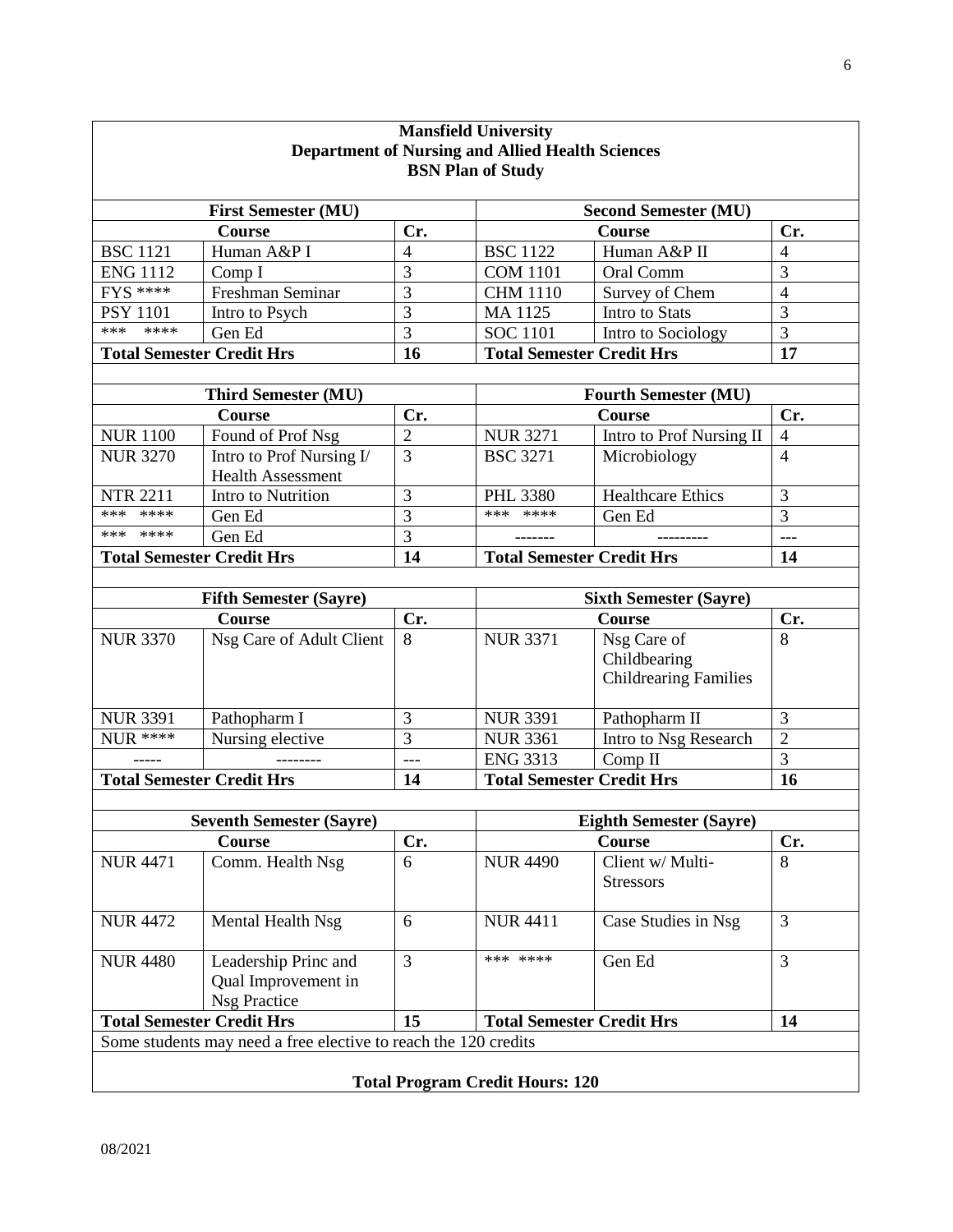## **Nursing Program Mission, Vision, Values, Goals and Philosophy**

**Mission**: To provide a caring and innovative learning environment that is grounded in the liberal arts and emphasizes character, scholarship, culture and service. The Mansfield University BSN Program prepares graduates who possess the knowledge and skills to be proficient in beginning practice and leadership.

**Vision:** To be recognized for a caring and innovative nursing faculty that possess the knowledge and skills to prepare graduates who are proficient in contemporary nursing practice.

## **Core Values**:

- respect for others
- integrity
- innovation
- diversity
- caring
- collaboration
- accountability
- passion for life-long learning
- student centered learning

## **Goals**

We will attract and retain qualified applicants to our program.

We will provide an environment that promotes engaged learning.

We will facilitate the mentoring of faculty and students that promotes professional growth.

## **Nursing Program Philosophy**

The nursing faculty, in accordance with the mission and creed of Mansfield University, collaborate with the faculty of other disciplines to create a supportive learning environment that provides nursing students with an educational experience that blends arts and humanities, natural and social sciences, and professional nursing studies. We are committed to creating a supportive learning environment for nursing students; one that is based on a humanistic approach and values innovation, diversity, and caring. Nursing faculty strive to provide a positive learning environment that fosters mutual respect and encourages students to take an active role in their education.

The nursing faculty believes that:

- Nurse educators advance the science of nursing through teaching, scholarship, and service.
- Student success is promoted through a flexible, student centered learning environment. that encourages the development of critical thinking through reflection on learning
- Faculty are facilitators of learning who demonstrate integrity and accountability.
- Innovative teaching is integral to student success.
- Learning is a life-long process that results in change.

Baccalaureate nursing education prepares generalist nurses who work collaboratively with other disciplines to provide nursing care to individuals, families, and communities to promote optimal health. Baccalaureate nursing education provides a foundation for graduate education.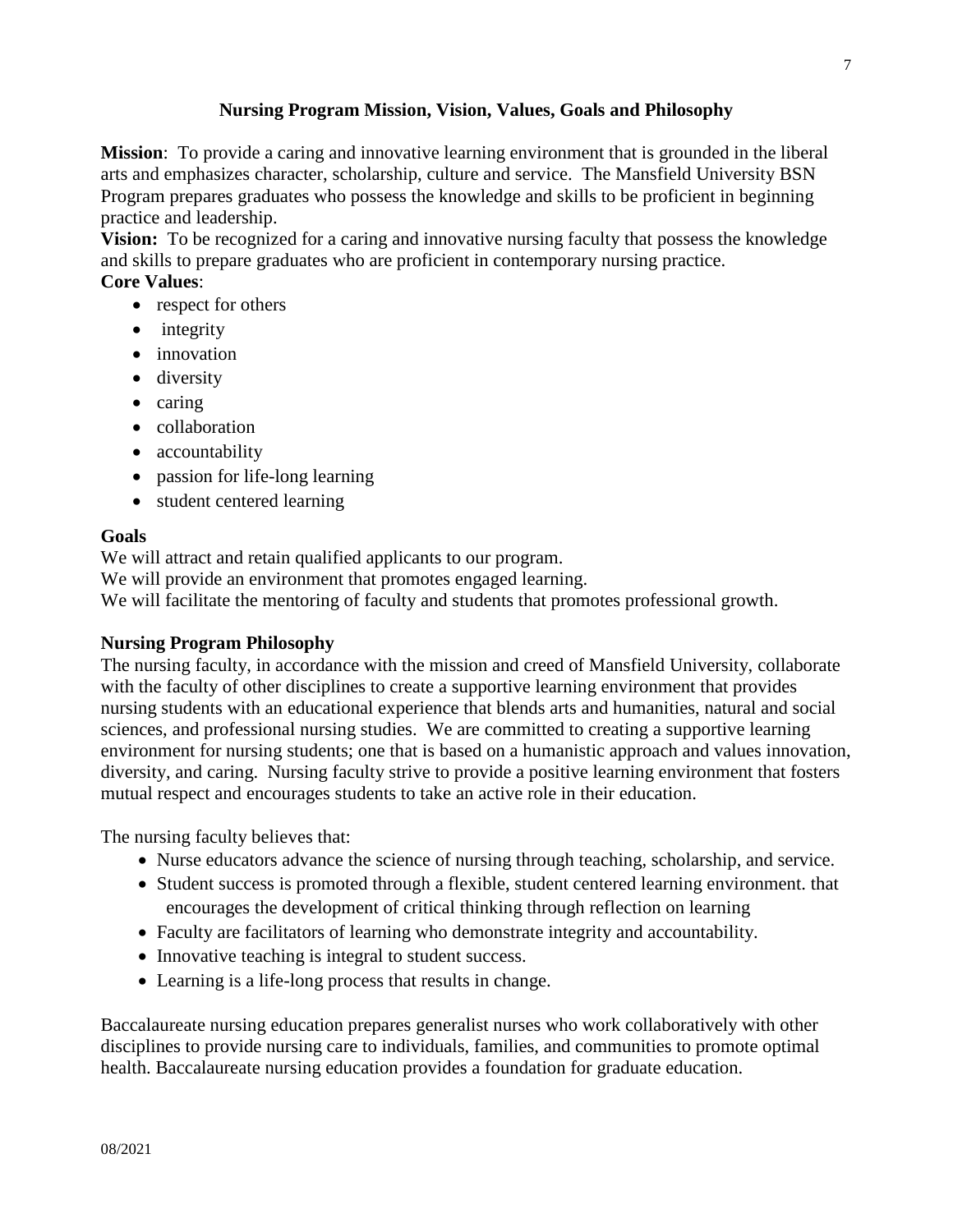#### **End-of-Program Student Learning Outcomes:**

| <b>End-of-Program SLOs</b> |                                                                                                                                                                                                                                        | <b>Sample of End-of-Program SLO</b>                                                                                   |  |  |
|----------------------------|----------------------------------------------------------------------------------------------------------------------------------------------------------------------------------------------------------------------------------------|-----------------------------------------------------------------------------------------------------------------------|--|--|
|                            |                                                                                                                                                                                                                                        | <b>Measurement Methods</b>                                                                                            |  |  |
| 1.                         | Demonstrate clinical judgment through the<br>application of theories, concepts and<br>research from the scientific, humanistic, and<br>nursing disciplines.                                                                            | HESI proctored exams, including Exit Exam<br>Clinical evaluation tool (NUR 4490)<br>Senior Experience evaluation tool |  |  |
| 2.                         | Implement therapeutic nursing interventions<br>in the care of individuals, families and com-<br>munities utilizing the nursing process in<br>compliance with the ANA's Nursing: Scope<br>and Standards of Practice (2015).             |                                                                                                                       |  |  |
| 3.                         | Integrate communication skills required for<br>the role of a generalist professional nurse as<br>a practitioner, educator, collaborator, leader<br>and advocate in providing health care for<br>individuals, families and communities. |                                                                                                                       |  |  |
| 4.                         | Demonstrate legal, ethical, and professional<br>behaviors and accountability in all nursing<br>roles.                                                                                                                                  |                                                                                                                       |  |  |

#### **Students' Rights, Responsibilities, and Requirements**

 Students' rights, responsibilities, and requirements set forth by the university are depicted in the Mansfield University website (www.mansfield.edu); the Undergraduate Catalog; Undergraduate Nursing Student Handbook, and the Mansfield University Student Code of Conduct. *(For all nursing program information and policies, please refer to the Undergraduate Nursing Student Handbook.)*

Orientation to Nursing Program Rights, Responsibilities & Requirements

 All students are required to review their rights, responsibilities and requirements as set forth in the Mansfield University Undergraduate Catalog (http://catalog.mansfield.edu) and the Nursing Program Undergraduate Student Handbook. While university publications address the policies, procedures, and requirements of the institution, the nursing program handbook contains more substantive information specific to the BSN Program. The Nursing Program Undergraduate Student Handbook is viewed as an important resource to be retained and used by students throughout their tenure at Mansfield University. Students will be notified of updates.

08/2021 For information regarding the extensive policies of the nursing program, please refer to the Mansfield University Undergraduate Nursing Student Handbook. Visit the following website: [https://www.mansfield.edu/majors-and-minors/nursing/index.cfm#?,](https://www.mansfield.edu/majors-and-minors/nursing/index.cfm%23?) and click on the "Student" Resources" tab to locate the handbook.